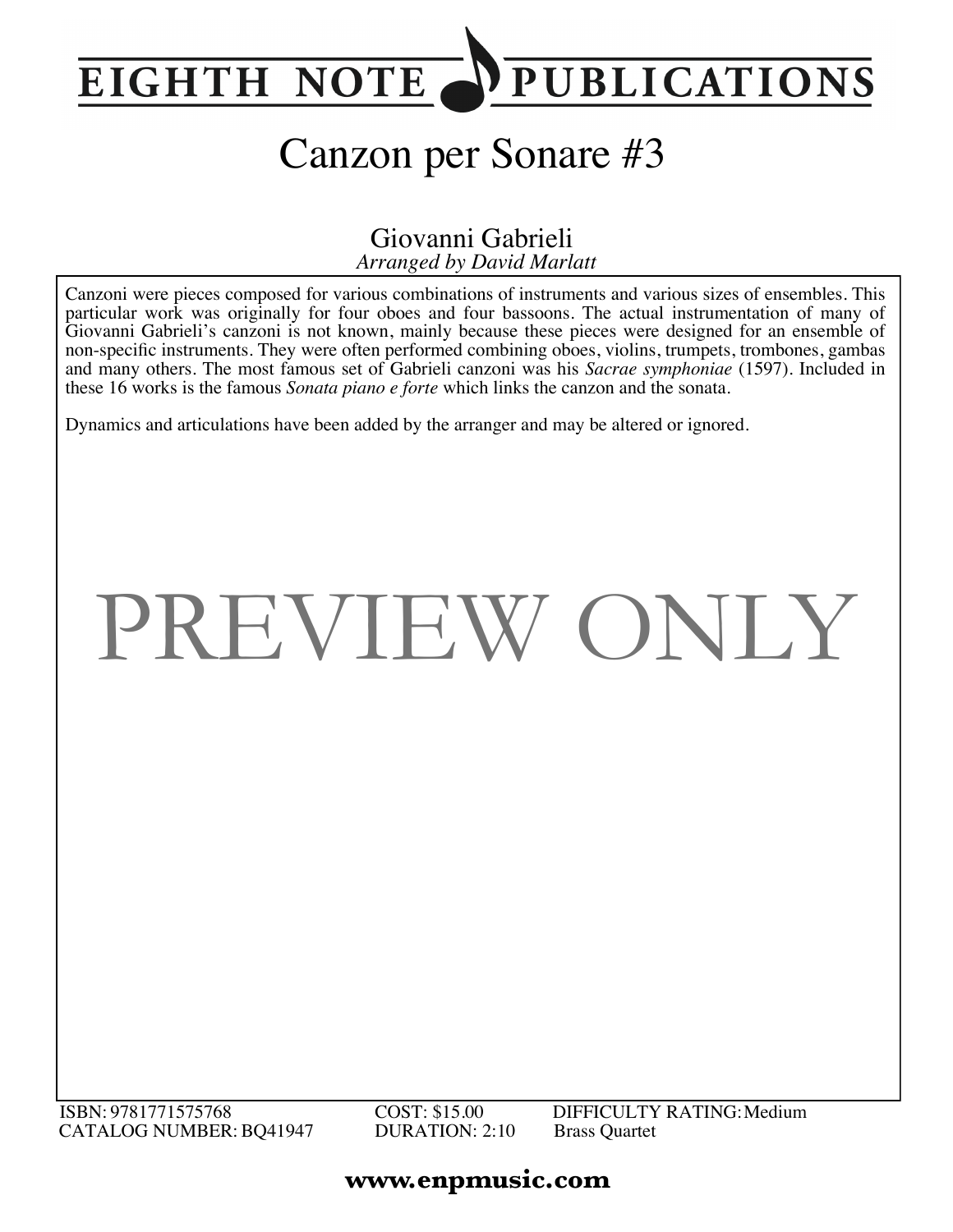#### CANZON PER SONARE #3







© 2019 **EIGHTH NOTE PUBLICATIONS** www.enpmusic.com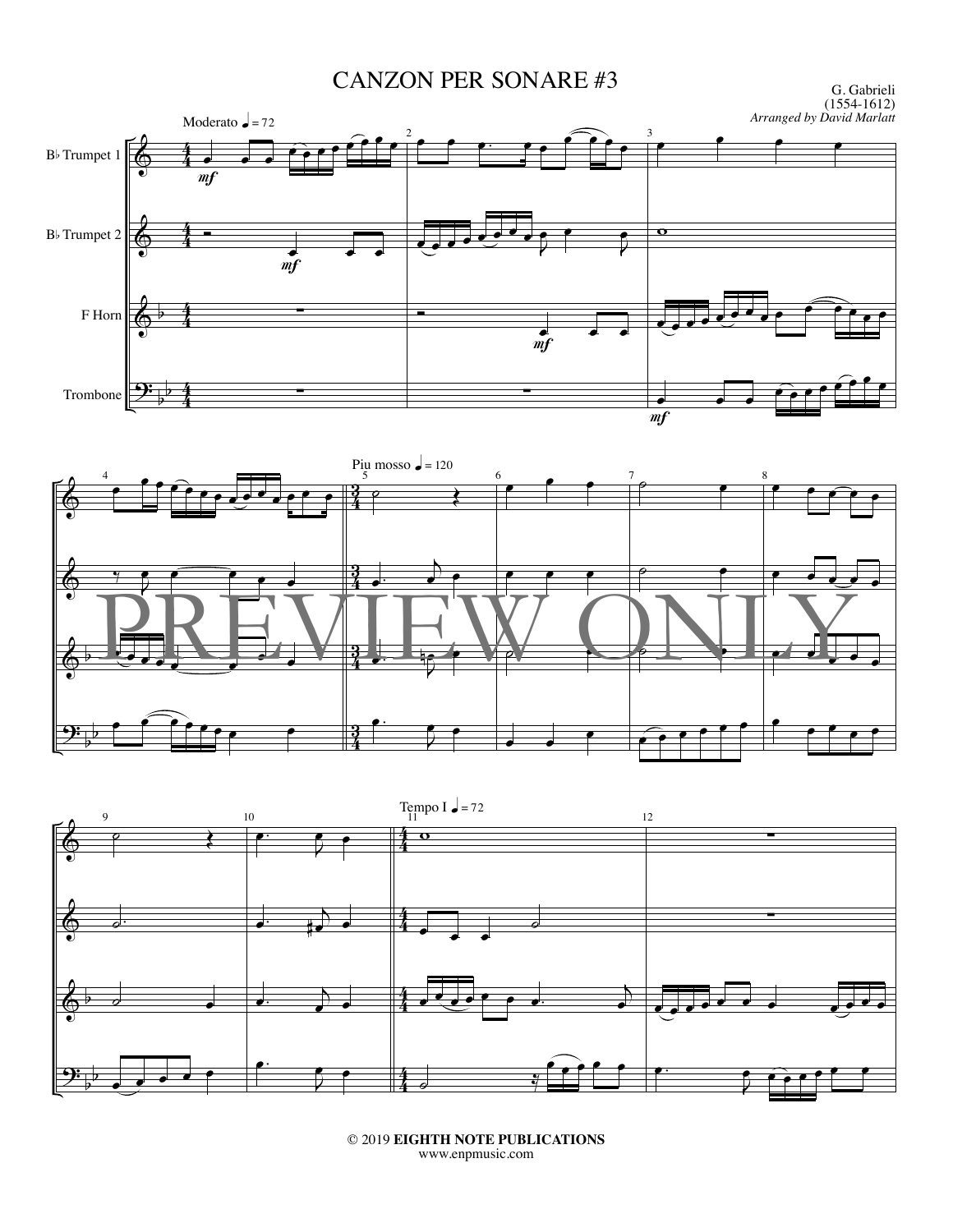



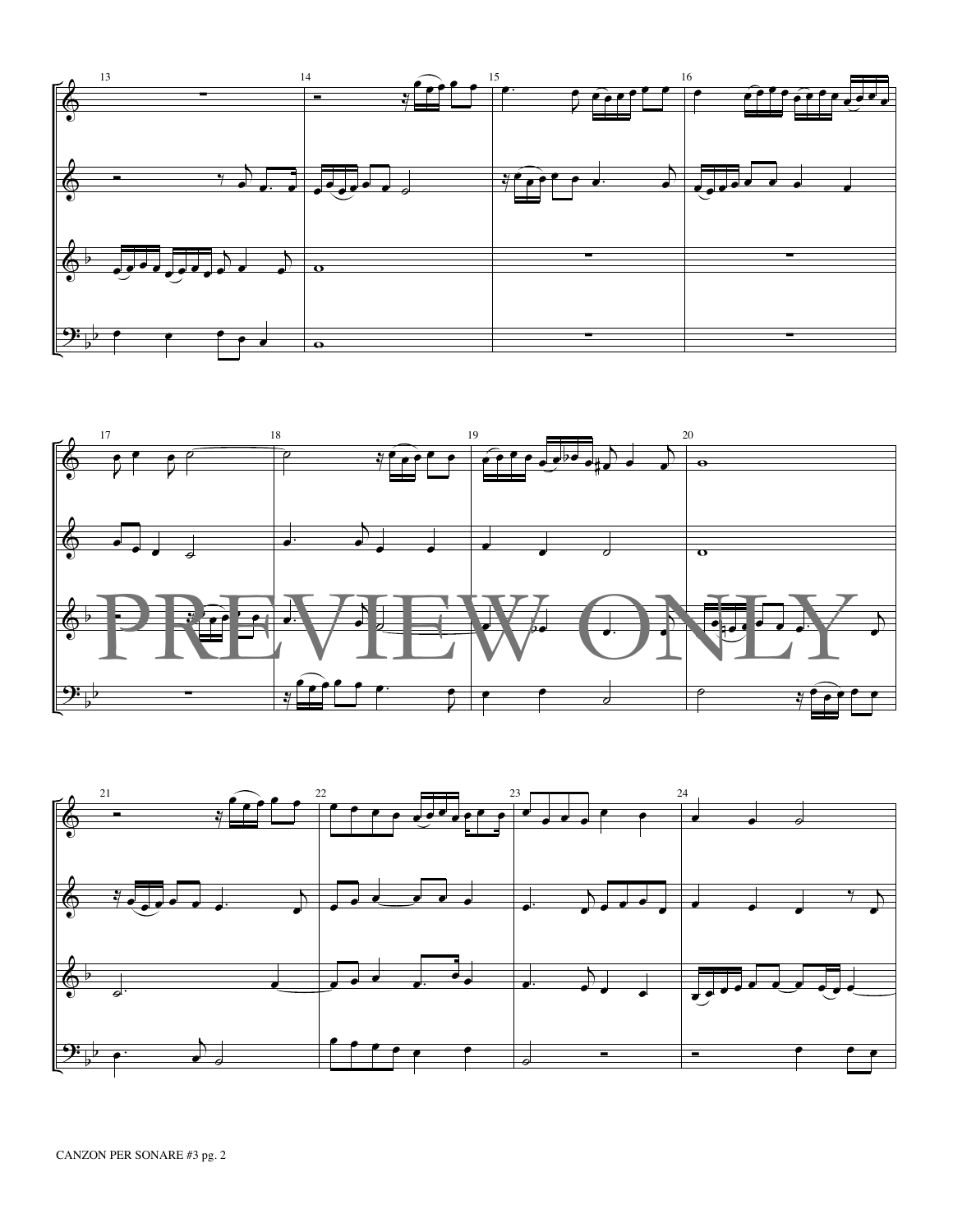